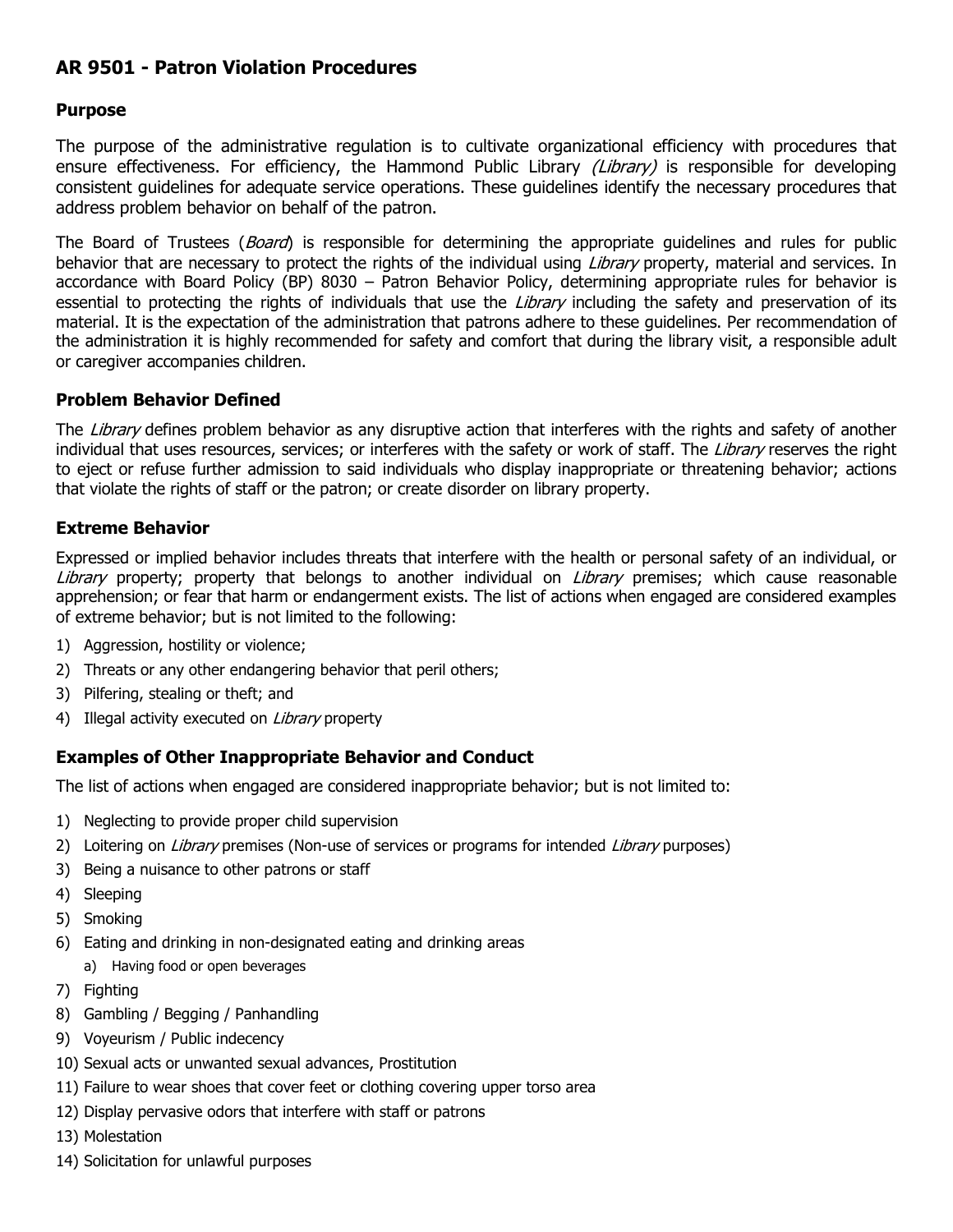# **Examples of Other Inappropriate Behavior and Conduct (Continued)**

15) Use of abusive, obscene, profane or threatening language:

- a) Loud, disruptive conversations;
- b) Loudly talking on a cellular telephone; and
- c) Talking loud on cellular telephone in a non-designated telephone use area
- 16) Public intoxication and the possession of alcohol or illegal drugs
- 17) Vandalism and misuse of public access computers and electronic resources:
	- a) Inappropriate use of library material or furniture
- 18) Violation of any such federal, state or local law including codes and city ordinances

## **Procedures for Addressing Minor Violations**

Under these circumstances, staff address minor incidents that regard conduct in the following way; and:

- 1) Library staff are required to engage by calmly approaching the individual;
- 2) When initiating the oral warning, staff must be civil and courteous;
- 3) For recordkeeping purposes, staff determines the patron's identity and current address; and:
	- a) The disgruntled patron may not provide personal information (i.e., name, address);
	- b) Staff clearly informs the patron of observed and the expected compliance
- 4) If the patron fails to comply and the behavior continues after the oral warning, staff should request the assistance of security personnel; and:
	- a) Follow these procedures prior to the second warning;
- 5) Upon the third violation, the patron is removed for the remainder of the business day; and:
	- a) In efforts to follow through, the Person In-Charge is accompanied by security personnel when approaching the patron;
	- b) Both staff persons are required to inform the patron of the decision that terminates library privileges; and
	- c) Patron receives an explanation for removal based on the behavior with the understanding to return to the facility on the next business day
- 6) Upon resolving the incident, staff involved during dismissal are required to complete the Administrative Regulation (AR) 9500.2 Incident Report form;
- 7) When the incidents involve complaints regarding special attention (e.g., personal hygiene) or behavior considered unacceptable, public service staff must contact a manager; and
	- a) The department manager and security personnel are required to approach the patron:
		- i. During the incident and in the absence of the department manager, the designated Person In-Charge is contacted for assistance; and
	- b) Library staff are required to select a visible, private area is selected for discussion

### **Incidents that Require Immediate Attention**

Some incidents regarding patron behavior are deemed more serious and require immediate attention; and:

- 1) As a manner of respect, the patron is escorted by security personnel, department manager or Person In-Charge, to a private but visible area to discuss the violation;
- 2) Unacceptable patron behavior includes, but is not limited to:
	- a) Disrespectful behavior;
	- b) Multiple, repeated minor offenses; and
	- c) AR 5701 Violation of Guidelines for Public Computing Resources
- 3) The security guard and Person In-Charge are to address unacceptable behavior with the patron;
- 4) The patron is informed what their unacceptable behavior is, and they are asked to leave the library premises;
- 5) Any scheduled patron activity during the period of suspension is cancelled (i.e., Computer or Room Reservation, Program Registration);